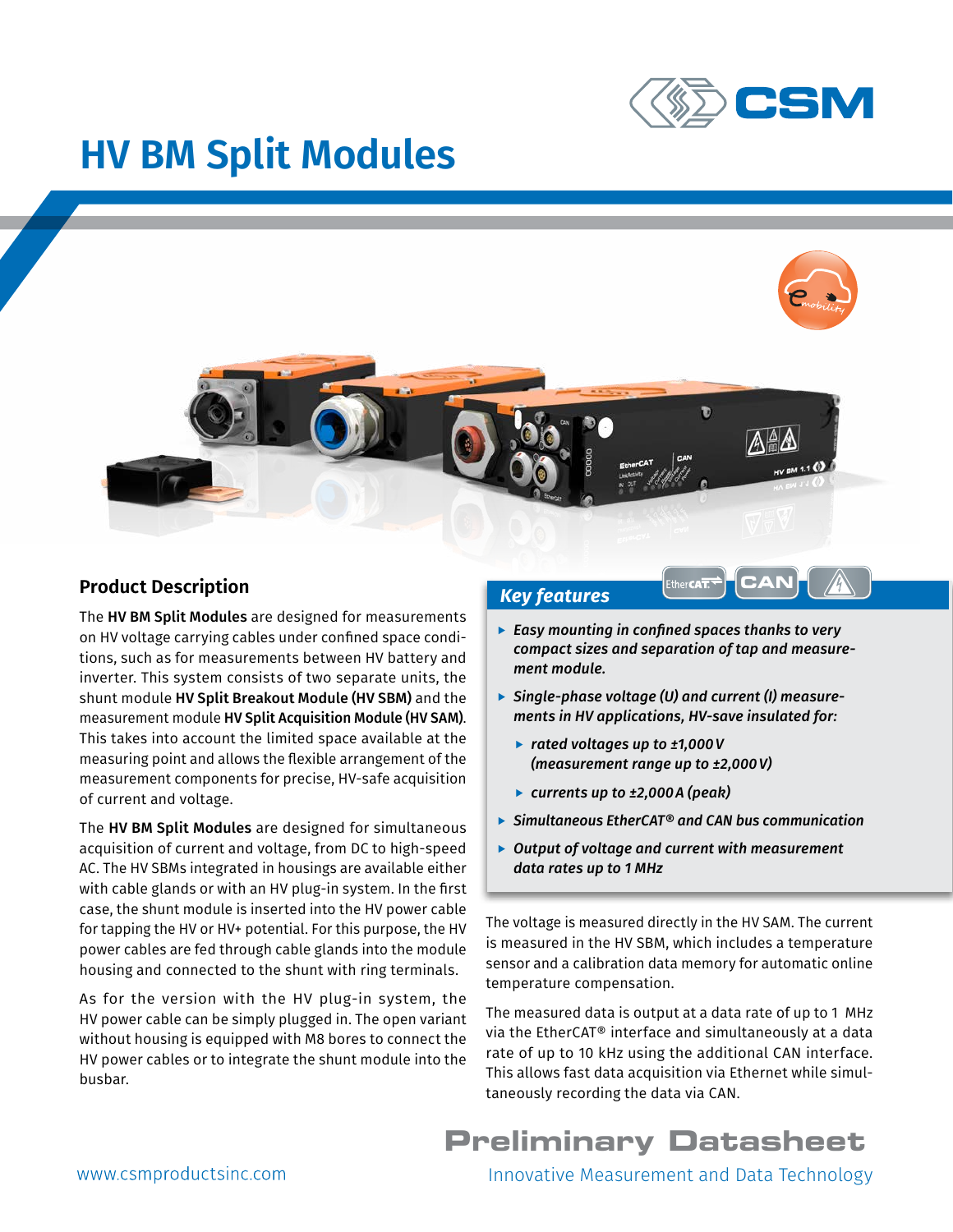

Fig. 1-1: Modular mounting of the measurement technology components



Fig. 1-2: HV SBM I and U: Integration of an HV SBM open into a busbar

## **Maintenance**

- $\blacktriangleright$  HV isolation test according to EN 61010 at least every 12 months, see EN 61010 for scope of test
- $\blacktriangleright$  Calibration every 12 months recommended

#### **Shipping content**

- ▶ HV BM Split Modules (HV Split Breakout Module or HV Split Acquisition Module)
- $\blacktriangleright$  Configuration software CSMconfig
- $\blacktriangleright$  Documentation
- $\blacktriangleright$  Device Description File (\*.xml)
- $\blacktriangleright$  DAkkS calibration certificate
- $\blacktriangleright$  Test protocols for HV insulation test

#### **Accessories**

▶ See data sheets "ECAT Accessories" and "CAN Accessories"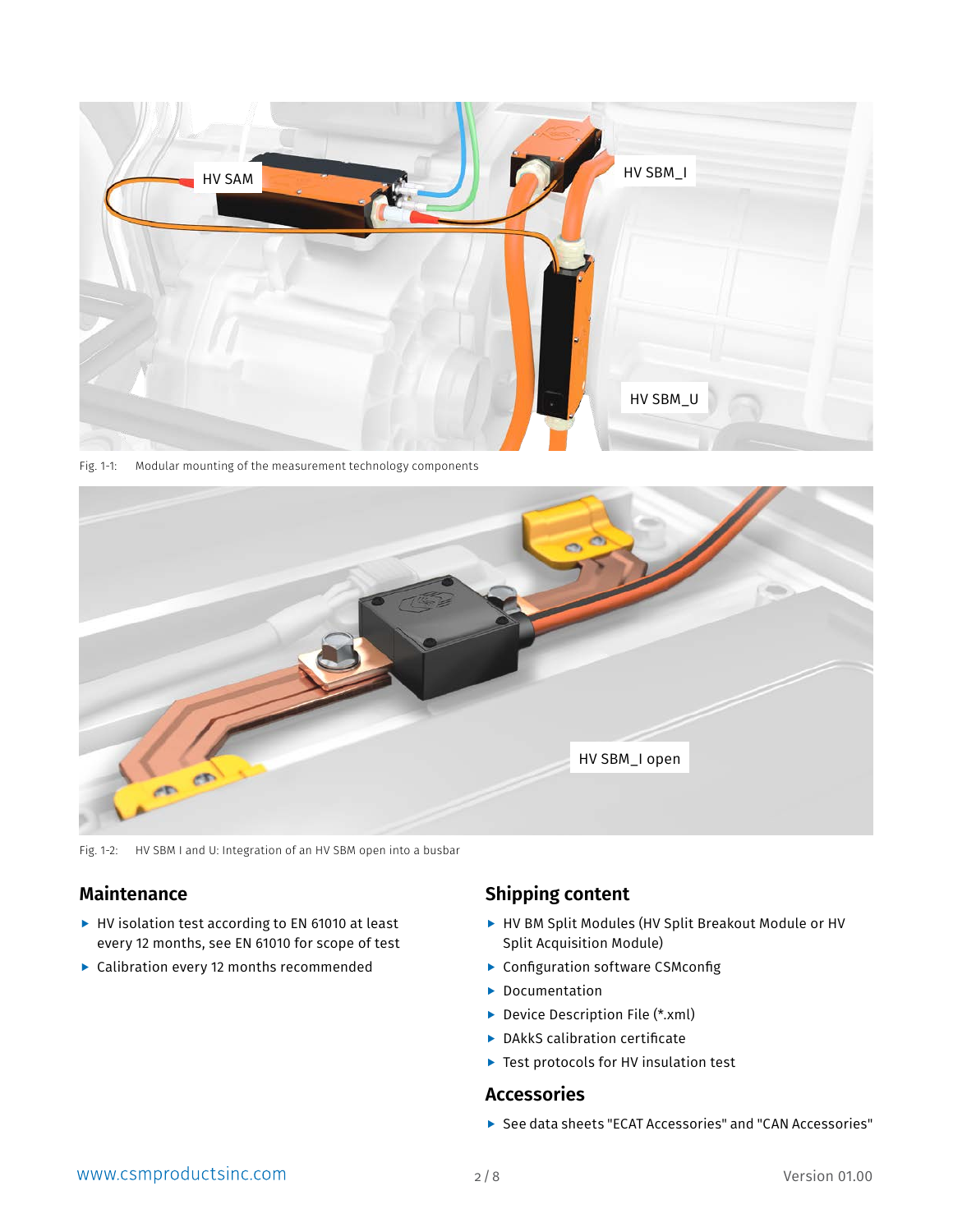## <span id="page-2-0"></span>**Technical data**

#### **HV SAM (measurement module)**

The HV Split Acquisition Module is the measurement module and provides two inputs, one for current and one for voltage. By separating the tapping from the measurement module, the latter no longer has to be integrated directly at the point of measurement.

| <b>Type designation</b>                 | HV Split Acquisition Module (HV SAM)                                                                                                                                                                                                                                                                  |  |  |  |
|-----------------------------------------|-------------------------------------------------------------------------------------------------------------------------------------------------------------------------------------------------------------------------------------------------------------------------------------------------------|--|--|--|
|                                         |                                                                                                                                                                                                                                                                                                       |  |  |  |
| Inputs                                  | 2 analog inputs (voltage, current)                                                                                                                                                                                                                                                                    |  |  |  |
| Measurement ranges                      |                                                                                                                                                                                                                                                                                                       |  |  |  |
| Voltage                                 | $\pm 100$ , $\pm 200$ , $\pm 500$ , $\pm 1,000$ V, $\pm 2,000$ V <sup>1</sup>                                                                                                                                                                                                                         |  |  |  |
| Current <sup>2</sup>                    | four adjustable measurement ranges $(I_{\text{Meas}})$ depending on the shunt installed                                                                                                                                                                                                               |  |  |  |
|                                         | $I_1 = I_{\text{peak}}$ , $I_2 = I_{\text{Rated}}$ , $I_3$ , $I_4$                                                                                                                                                                                                                                    |  |  |  |
|                                         | → See section "HV SBM"                                                                                                                                                                                                                                                                                |  |  |  |
| Internal resolution                     | 16 bit                                                                                                                                                                                                                                                                                                |  |  |  |
| Internal sampling rate                  | 1MS/s                                                                                                                                                                                                                                                                                                 |  |  |  |
| Measurement data rate/<br>send rate     |                                                                                                                                                                                                                                                                                                       |  |  |  |
| <b>ECAT</b>                             | 1, 2, 5, 10, 20, 50, 100, 200, 500, 1,000 kHz <sup>3</sup>                                                                                                                                                                                                                                            |  |  |  |
| CAN                                     | 1, 2, 5, 10, 20, 50, 100, 200, 500 Hz, 1, 2, 5, 10 kHz <sup>4</sup>                                                                                                                                                                                                                                   |  |  |  |
| HW input filter                         | 8th order Bessel filter, threshold frequency approx. 250 kHz                                                                                                                                                                                                                                          |  |  |  |
| SW input filter                         | Switchable 6th order Butterworth filter,<br>Threshold frequency automatically adjusted to the measurement data rate,<br>Can also be specified individually for voltage, current and power:<br>Threshold frequency up to 200 kHz (ECAT)<br>Output rate of up to 2 kHz, additional average value filter |  |  |  |
| Field of application <sup>5</sup>       | For measurements in HV environments <sup>6</sup>                                                                                                                                                                                                                                                      |  |  |  |
|                                         | For details, please refer to the applicable document: "Technical Information: Fields<br>of application for CSM High-Voltage Measurement Modules".                                                                                                                                                     |  |  |  |
| Nominal voltage<br>(unipolar & bipolar) | up to 1,000V DC                                                                                                                                                                                                                                                                                       |  |  |  |
| Routine test <sup>7</sup>               | An isolation test <sup>8</sup> has to be performed at least once every 12 months.                                                                                                                                                                                                                     |  |  |  |
| EtherCAT <sup>®</sup> interface         | Ethernet 100 Base-TX, 100 Mbit/sEtherCAT® slave controller,<br>synchronization via Distributed Clocks or Sync Manager 3                                                                                                                                                                               |  |  |  |
| Configuration                           | with CSMconfig via XCP-Gateway or EtherCAT® master software<br>via CANopen over EtherCAT® (CoE),<br>settings and configurations stored in the device                                                                                                                                                  |  |  |  |
| <b>CAN</b> interfaces                   | CAN 2.0B (active), High Speed (ISO 11898-2:2016), 125 Kbit/s to 1 Mbit/s,<br>up to 2 Mbit/s with CSMcan interface, data transfer free running                                                                                                                                                         |  |  |  |
| Configuration                           | via CAN bus with CSMconfig, settings and configuration data stored in the device                                                                                                                                                                                                                      |  |  |  |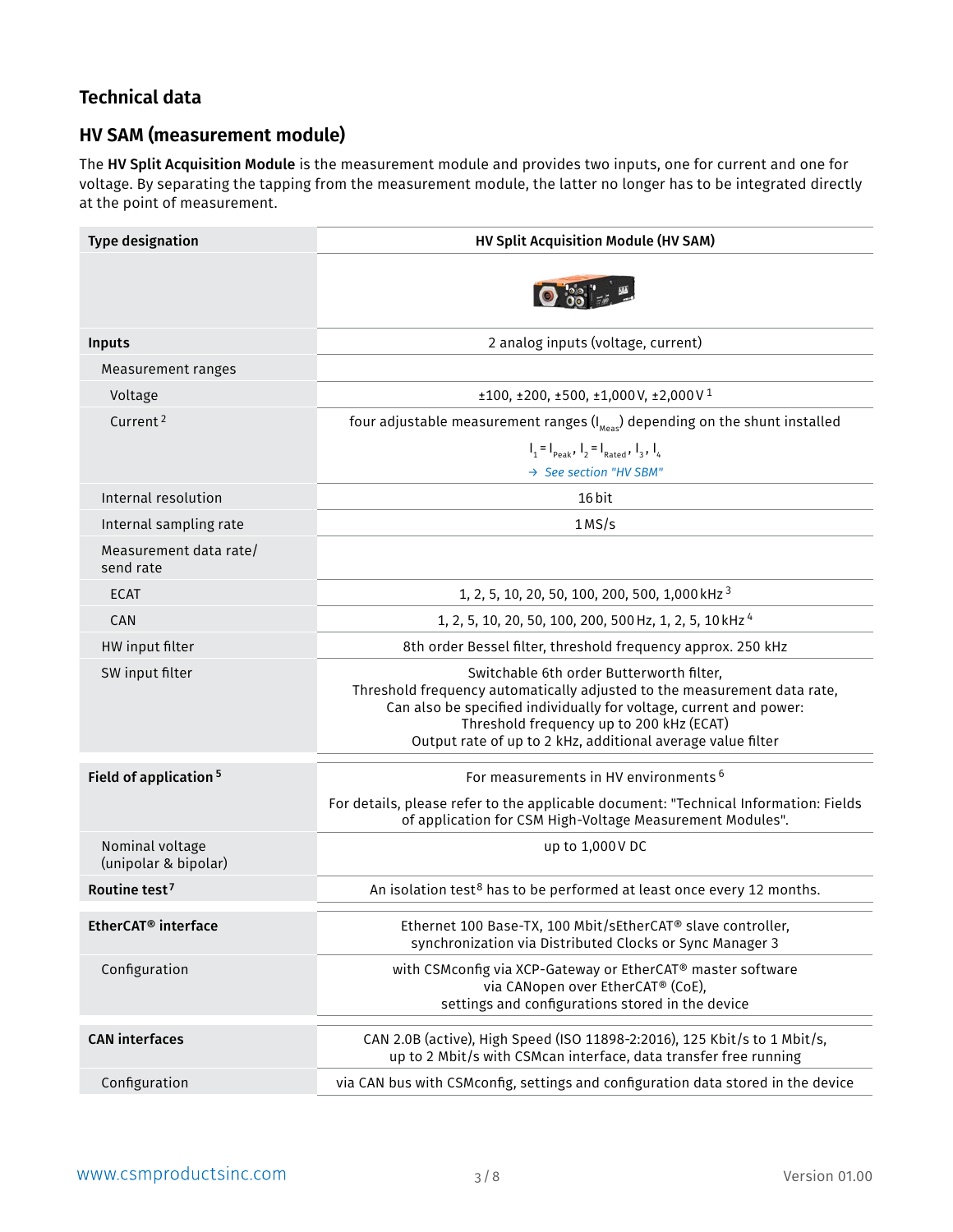<span id="page-3-0"></span>

| <b>Type designation</b>                 | HV Split Acquisition Module (HV SAM)                                                                        |  |  |  |
|-----------------------------------------|-------------------------------------------------------------------------------------------------------------|--|--|--|
| <b>LED</b> indicators                   |                                                                                                             |  |  |  |
| <b>ECAT</b>                             | Status, Link Activity IN, Link Activity OUT                                                                 |  |  |  |
| <b>CAN</b>                              | Power, status                                                                                               |  |  |  |
| Measurement channel                     | Configuration, operation                                                                                    |  |  |  |
| Measurement categories <sup>7</sup>     |                                                                                                             |  |  |  |
| CAT <sub>0</sub>                        | 1,000V                                                                                                      |  |  |  |
| CAT II                                  | 600 V                                                                                                       |  |  |  |
| CAT III                                 | 300 V                                                                                                       |  |  |  |
| <b>Power supply</b>                     |                                                                                                             |  |  |  |
| Minimum                                 | 7 V DC (-10 %)                                                                                              |  |  |  |
| Maximum                                 | 30 V DC (+10 %)                                                                                             |  |  |  |
| Power consumption                       | typ. 2.2 W                                                                                                  |  |  |  |
| <b>Housing</b>                          | aluminium with HV designation (RAL2003)                                                                     |  |  |  |
| Protection class                        | <b>IP67</b>                                                                                                 |  |  |  |
| Ground connection                       | M8 threaded hole                                                                                            |  |  |  |
| Weight                                  | 1,200g                                                                                                      |  |  |  |
| Dimensions ( $W \times H \times D$ )    | 200 × 45 × 120 mm                                                                                           |  |  |  |
| <b>Connectors</b>                       |                                                                                                             |  |  |  |
| EtherCAT® IN                            | LEMO 1B, 8-pole, code L                                                                                     |  |  |  |
| EtherCAT <sup>®</sup> OUT               | LEMO 1B, 8-pole, code A                                                                                     |  |  |  |
| CAN <sup>8</sup>                        | LEMO 0B, 5-pole, code G                                                                                     |  |  |  |
| Signal input 1 (HV SBM_I)               | LEMO Redel 2P, 8-pole, code E                                                                               |  |  |  |
| Signal input 2 (HV SBM_U/K912)          | LEMO Redel 2P, 8-pole, code D                                                                               |  |  |  |
| <b>Operating and storage conditions</b> |                                                                                                             |  |  |  |
| Operating temperature range             | -40 °C to +120 °C                                                                                           |  |  |  |
| Relative humidity                       | 5 % to 95 % (non-condensing)                                                                                |  |  |  |
| <b>Operating Altitude</b>               | max. 5,000 m above sea level (CAT 0)<br>max. 3,000 m above sea level (CAT II and CAT III)                   |  |  |  |
| Pollution degree                        | 4                                                                                                           |  |  |  |
| Storage temperature                     | -40 °C to +120 °C                                                                                           |  |  |  |
| Conformity                              | CE                                                                                                          |  |  |  |
| <b>Safety</b>                           | EN 61010-1:2020                                                                                             |  |  |  |
|                                         | For the measurement of transient overvoltages, the measurement range has been dimensioned to $\pm 2,000$ V. |  |  |  |

 $2$  The HV SBM is selected separately, as are the cable glands.

<sup>[3](#page-2-0)</sup> All measurement data rates can be configured via the XCP-Gateway. A standard EtherCAT® master supports a maximum measurement data rate of 10 kHz/channel.

<sup>[4](#page-2-0)</sup> A CAN interface with 2 MBit/s is required to be able to use a measurement data rate of 10 kHz for all measurement signals.

<sup>[5](#page-2-0)</sup> In addition, be sure to observe CSM document "Safety Instructions Split Breakout Module | PG Series"!

[6](#page-2-0) According to EN 61010-1:2020

<sup>7</sup> For further information, please refer to the Technical Information "Measurement Categories for CSM HV Measurement Modules".

<sup>8</sup> Optionally available in other variants.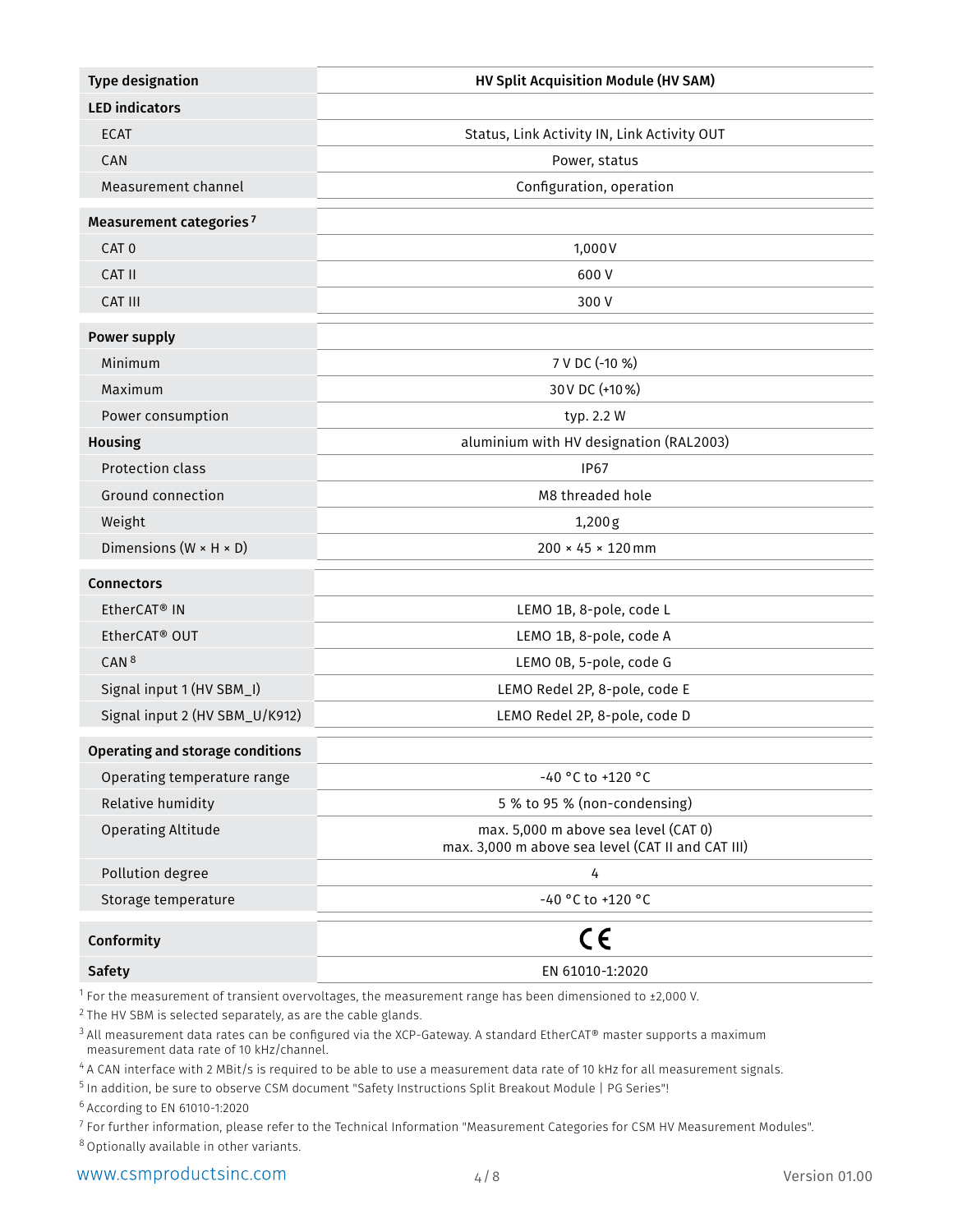#### **HV SBM**

The HV Split Breakout Modules are used for tapping the current and the potentials HV+ and HV-. These signals are measured directly and transmitted to the HV Split Acquisition Module using shielded cables. The housing versions of the HV Split Breakout Module are available with cable gland and connection via ring terminals as well as with a PL500 plug-in system. For measurement in busbars there is an open version which is even more compact and allows direct connection via M8 bores.

#### **HV SBM with housing**

| <b>Type designation</b>                 | HV SBM_I<br>HV SBM_U                                                                                                                                                                  |                                                                |  |  |  |
|-----------------------------------------|---------------------------------------------------------------------------------------------------------------------------------------------------------------------------------------|----------------------------------------------------------------|--|--|--|
|                                         |                                                                                                                                                                                       |                                                                |  |  |  |
|                                         |                                                                                                                                                                                       |                                                                |  |  |  |
| Inputs                                  | HV- power cable<br>HV+ power cable                                                                                                                                                    |                                                                |  |  |  |
|                                         | When connecting the HV power cables to the HV SBM, be sure to observe the docu-<br>ment "Safety Instructions HV Split Breakout Module" valid for the<br>corresponding module version. |                                                                |  |  |  |
| Number of measured phases               |                                                                                                                                                                                       | 1                                                              |  |  |  |
| Number of cable glands                  |                                                                                                                                                                                       | 1 (on each side)                                               |  |  |  |
| Cable cross sections                    |                                                                                                                                                                                       | 16 mm <sup>2</sup> to 95 mm <sup>2</sup>                       |  |  |  |
| Outer cable diameter                    | 9 mm to 25 mm (depending on the cable gland used)<br>See section "Cable glands"                                                                                                       |                                                                |  |  |  |
| <b>Connectors</b>                       |                                                                                                                                                                                       |                                                                |  |  |  |
| Connecting cable to HV SAM              | 2 m HV measurement cable with<br>LEMO REDEL 2P, 8-pole, code E                                                                                                                        | 2 m HV measurement cable with<br>LEMO REDEL 2P, 8-pole, code D |  |  |  |
| $HV+/HV-$ power cable $1$               | Current and HV- potential tap                                                                                                                                                         | HV+ potential tap                                              |  |  |  |
|                                         | Connection via ring terminals and cable glands with<br>adapter for shielding or PL500 plug-in system                                                                                  |                                                                |  |  |  |
| Ground connection                       | M8 threaded hole                                                                                                                                                                      |                                                                |  |  |  |
| <b>Housing</b>                          | Aluminium with HV designation (RAL2003)                                                                                                                                               |                                                                |  |  |  |
| Protection class                        | IP67 $2$                                                                                                                                                                              |                                                                |  |  |  |
| Weight                                  | t.b.d.                                                                                                                                                                                |                                                                |  |  |  |
| Dimensions ( $W \times H \times D$ )    | approx. 200 $\times$ 46 $\times$ 55 mm (w/o cable glands)<br>approx. 264 × 46 × 55 mm (with cable glands)                                                                             |                                                                |  |  |  |
| Measurement categories <sup>3</sup>     |                                                                                                                                                                                       |                                                                |  |  |  |
| CAT <sub>0</sub>                        | 1,000V                                                                                                                                                                                |                                                                |  |  |  |
| CAT II                                  | 600 V                                                                                                                                                                                 |                                                                |  |  |  |
| CAT III                                 | 300 V                                                                                                                                                                                 |                                                                |  |  |  |
| <b>Operating and storage conditions</b> |                                                                                                                                                                                       |                                                                |  |  |  |
| Operating temperature range             | -40 °C to +120 °C                                                                                                                                                                     |                                                                |  |  |  |
| Relative humidity                       |                                                                                                                                                                                       | 5 % to 95 % (non-condensing)                                   |  |  |  |
| <b>Operating Altitude</b>               | max. 5,000 m above sea level                                                                                                                                                          |                                                                |  |  |  |
| Pollution degree                        | 4 <sup>3</sup>                                                                                                                                                                        |                                                                |  |  |  |
| Storage temperature                     | -40 °C to +120 °C                                                                                                                                                                     |                                                                |  |  |  |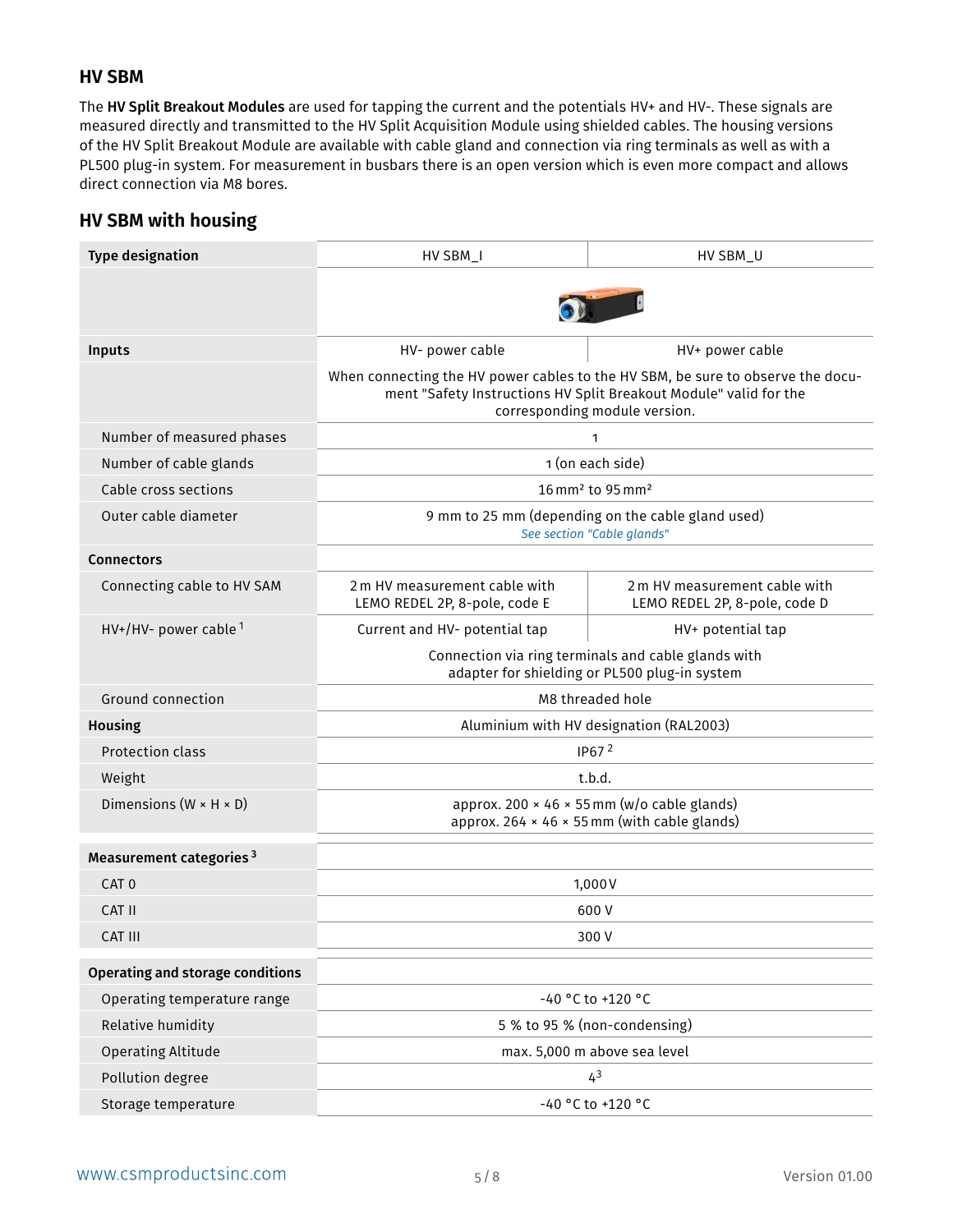| <b>Type designation</b> | HV SBM I                       | HV SBM U |  |  |
|-------------------------|--------------------------------|----------|--|--|
| Conformity              | $\mathsf{CE}$ (in preparation) |          |  |  |
| <b>Safety</b>           | EN 61010-1:2020                |          |  |  |

<sup>1</sup> The cable glands are to be selected separately.

<sup>2</sup> Version with plug-in connector available on request.

<sup>3</sup> Correct installation provided! Be sure to observe the mounting instructions in the installation manual.

<sup>4</sup> For further information, please refer to the Technical Information "Measurement Categories for CSM HV Measurement Modules".

#### **HV SBM open**

| <b>Type designation</b>          | HV SBM_I open                                                              |                                       | K912                                                                                                                                         |  |  |
|----------------------------------|----------------------------------------------------------------------------|---------------------------------------|----------------------------------------------------------------------------------------------------------------------------------------------|--|--|
|                                  |                                                                            |                                       |                                                                                                                                              |  |  |
| <b>Inputs</b>                    | HV- power cable                                                            |                                       | HV+ power cable                                                                                                                              |  |  |
|                                  |                                                                            | for the corresponding module version. | When connecting the HV power cables to the HV SBM, be sure to observe the docu-<br>ment "Safety Instructions HV Split Breakout Module" valid |  |  |
| Number of measured phases        |                                                                            | $\mathbf{1}$                          |                                                                                                                                              |  |  |
| Connection                       |                                                                            |                                       |                                                                                                                                              |  |  |
| Connecting cable to HV SAM       | 2 m HV measurement cable with<br>LEMO Redel 2P, 8-pole, code E             |                                       | HV measurement cable with LEMO<br>Redel 2P, 8-pole, code D                                                                                   |  |  |
| HV+/HV- power cable              | Connection via M8 bores<br>using ring terminals                            |                                       | Connection via open cable end                                                                                                                |  |  |
| Weight                           | tbd.                                                                       |                                       |                                                                                                                                              |  |  |
| <b>Dimensions</b>                | $\odot$ 84 × 20 × 3 mm<br>$(2)$ 39 × 41 × 19 mm<br>$(W \times H \times D)$ |                                       | $2m$ or $3m$                                                                                                                                 |  |  |
| <b>Measurement categories</b>    |                                                                            |                                       |                                                                                                                                              |  |  |
| CAT <sub>0</sub>                 | 1,000V                                                                     |                                       |                                                                                                                                              |  |  |
| CAT II                           | 600V                                                                       |                                       |                                                                                                                                              |  |  |
| CAT III                          | 300V                                                                       |                                       |                                                                                                                                              |  |  |
| Operating and storage conditions |                                                                            |                                       |                                                                                                                                              |  |  |
| Operating temperature range      | -40 °C to +120 °C<br>-40 °C to +125 °C                                     |                                       |                                                                                                                                              |  |  |
| Relative humidity                | 5 % to 95 % (non-condensing)                                               |                                       |                                                                                                                                              |  |  |
| <b>Operating Altitude</b>        | max. 5,000 m above sea level                                               |                                       |                                                                                                                                              |  |  |
| Pollution degree                 | 4                                                                          |                                       |                                                                                                                                              |  |  |
| Storage temperature              | -40 °C to +120 °C<br>-40 °C to +125 °C                                     |                                       |                                                                                                                                              |  |  |
| Conformity                       |                                                                            | CE                                    | (in preparation)                                                                                                                             |  |  |
| <b>Safety</b>                    | EN 61010-1:2020                                                            |                                       |                                                                                                                                              |  |  |

1 For further information, please refer to the Technical Information "Measurement Categories for CSM HV Measurement Modules".

www.csmproductsinc.com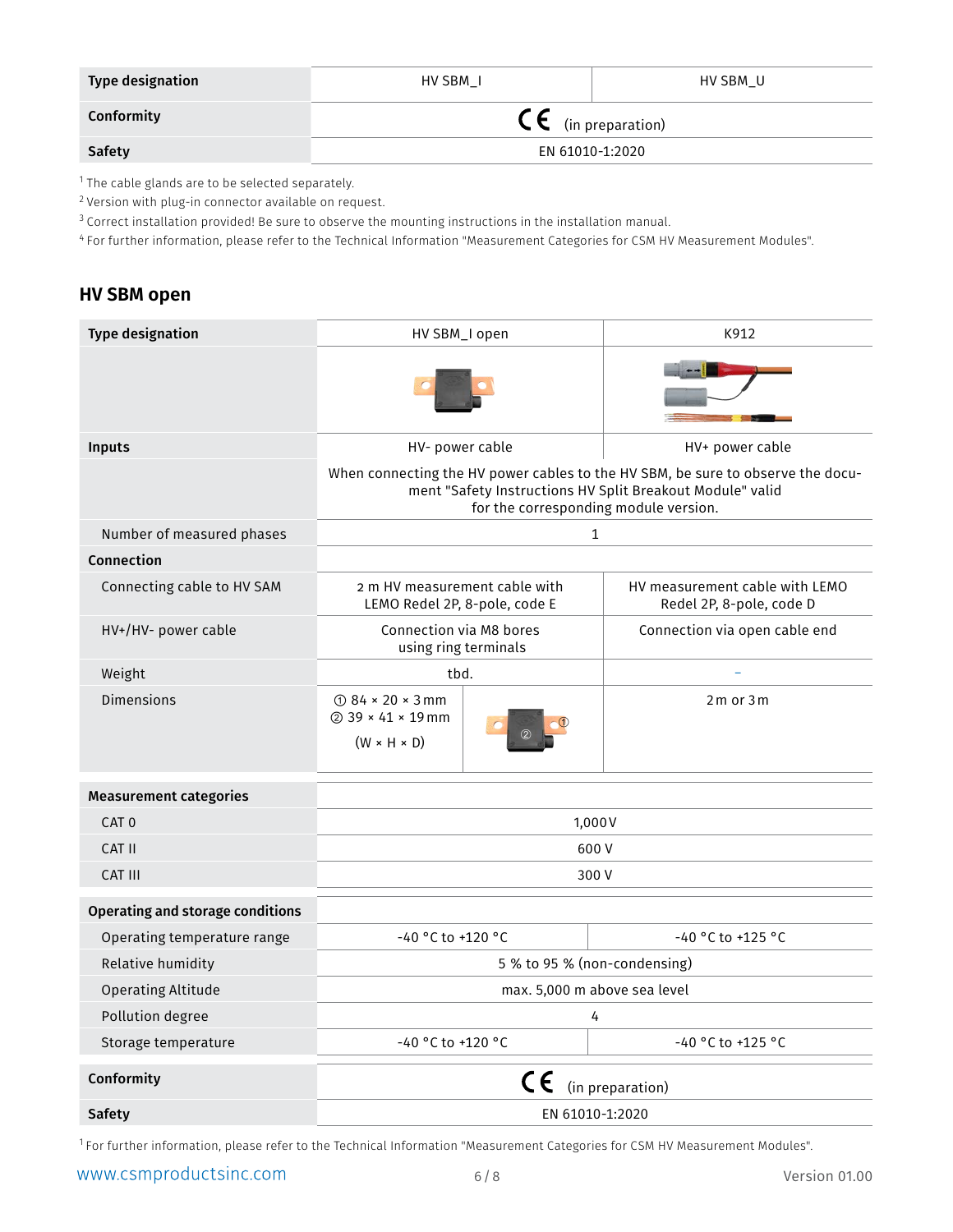#### <span id="page-6-0"></span>Error of measurement<sup>1,2</sup>

| Voltage                       |                                                                                  |
|-------------------------------|----------------------------------------------------------------------------------|
| Gain error at 25 $^{\circ}$ C | max. ±0.05% of measured value                                                    |
| Offset and scaling error      | max. $\pm 0.02$ % of range                                                       |
| Gain drift                    | $max. \pm 20$ ppm/K of measured value                                            |
| Zero drift                    | max. $\pm 10$ ppm/K of range                                                     |
| Current                       | Online adjustment with stored calibration data,<br>with temperature compensation |
| Gain error at 25 °C           | max. ±0.15% of measured value                                                    |
| Offset and scaling error      | max. $\pm 0.05$ % of range                                                       |
| Gain drift                    | max. ±25 ppm/K of measured value                                                 |
| Zero drift                    | max. $±15$ ppm/K of range                                                        |

 $1$  For further information, please refer to the Technical Information on "Error of measurement"

<sup>2</sup> Data valid for joint calibration of HV SAM and HV SBM

## **Cable glands**

Depending on the outer cable diameter, different types of cable glands have to be used for the HV SBM. The tightness of the housing can only be maintained with suitable combinations of cables and cable glands. The cable glands are selected separately. The following types are currently available:

| <b>Type</b>                                        | 9/14            | 11/20           | 15/25 |  |
|----------------------------------------------------|-----------------|-----------------|-------|--|
| $D_1$ $\longleftrightarrow$<br>$D_2$ $\rightarrow$ |                 |                 |       |  |
| Outer cable diameter                               |                 |                 |       |  |
| $D_1$ max.                                         | $14 \text{ mm}$ | 20 mm           | 25 mm |  |
| $D_1$ min.                                         | 9 mm            | $11$ mm         | 15 mm |  |
| $D2$ max.                                          | $12 \text{ mm}$ | $17 \text{ mm}$ | 21 mm |  |

#### **Shunts**

CSM provides shunts with different measurement ranges for HV SBM. The shunts are selected depending on the measurement task and installed in the module housing. The maximum operating time depends, among other things, on the ambient temperature and the resulting power loss in the HV SBM. This means that the rated current may not be applied continuously without causing the HV SBM to overheat. The temperature must not exceed +120 °C.

| Nominal current $I_{\text{Rated}}$ [A]              | ±50                   | ±125                    | ±250                    | ±500                       | ±1,000                      |
|-----------------------------------------------------|-----------------------|-------------------------|-------------------------|----------------------------|-----------------------------|
| Peak current $I_{\text{peak}}$ [A]                  | ±100                  | ±250                    | ±500                    | ±1,000                     | ±2,000                      |
| Measurement range $I_1$ , $I_2$ , $I_3$ , $I_L$ [A] | ±100,±50,<br>±25, ±10 | ±250, ±125.<br>±50, ±25 | ±500, ±250.<br>±125,±50 | ±1,000,±500.<br>±250, ±125 | ±2,000,1.000,<br>±500, ±250 |
| Resolution at $I_{peak}$ [mA/Digit]                 |                       |                         | 15                      | 30                         | 60                          |
| Measurement resistor $[\mu \Omega]$                 | 500                   | 200                     | 100                     | 50                         | 35                          |